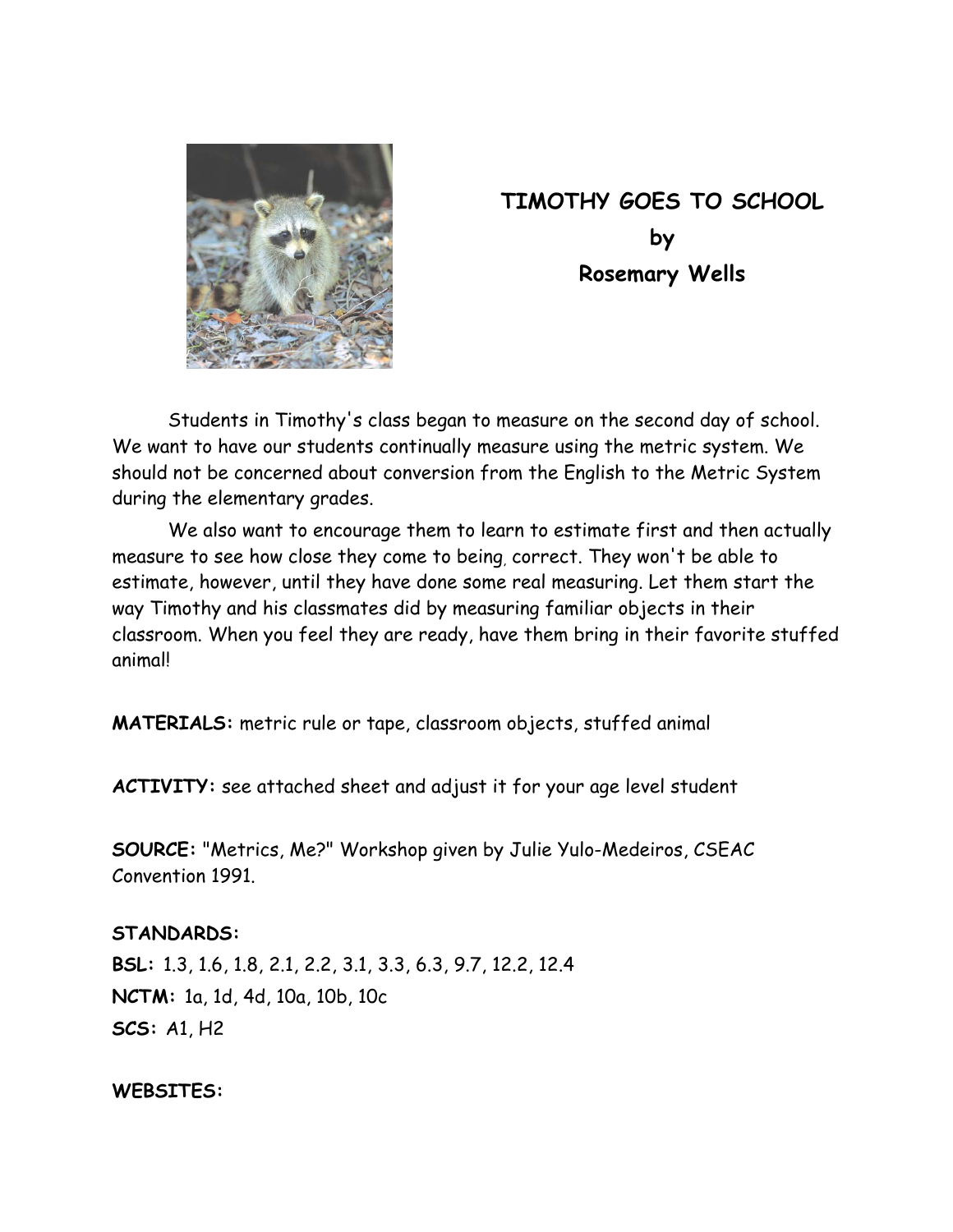Measurement Resources: Elementary School Lessons & Materials for Teachers The lessons and materials available here come from a variety of sites and organizations. Some include offers for video or software, and some are lesson plans. Where the originals are Claris or Acrobat (PDF) documents, we have for the most part converted them to HTML, leaving a link back to the parent page from which you can download the formatted version.

http://mathforum.org/paths/measurement/e.measlessons.html

Discovery Channel Education Website: There are three lesson plan groupings – K-5, 6-8, and 9-12. All students will identify with their favorite stuffed animal, and this site will offer ideas for all age groups.

http://school.discovery.com/lessonplans/programs/metricworld/

Wells, Rosemary. Timothy Goes to School. Dial Books for Young Readers, 1981. ISBN#0-8037-0021-0.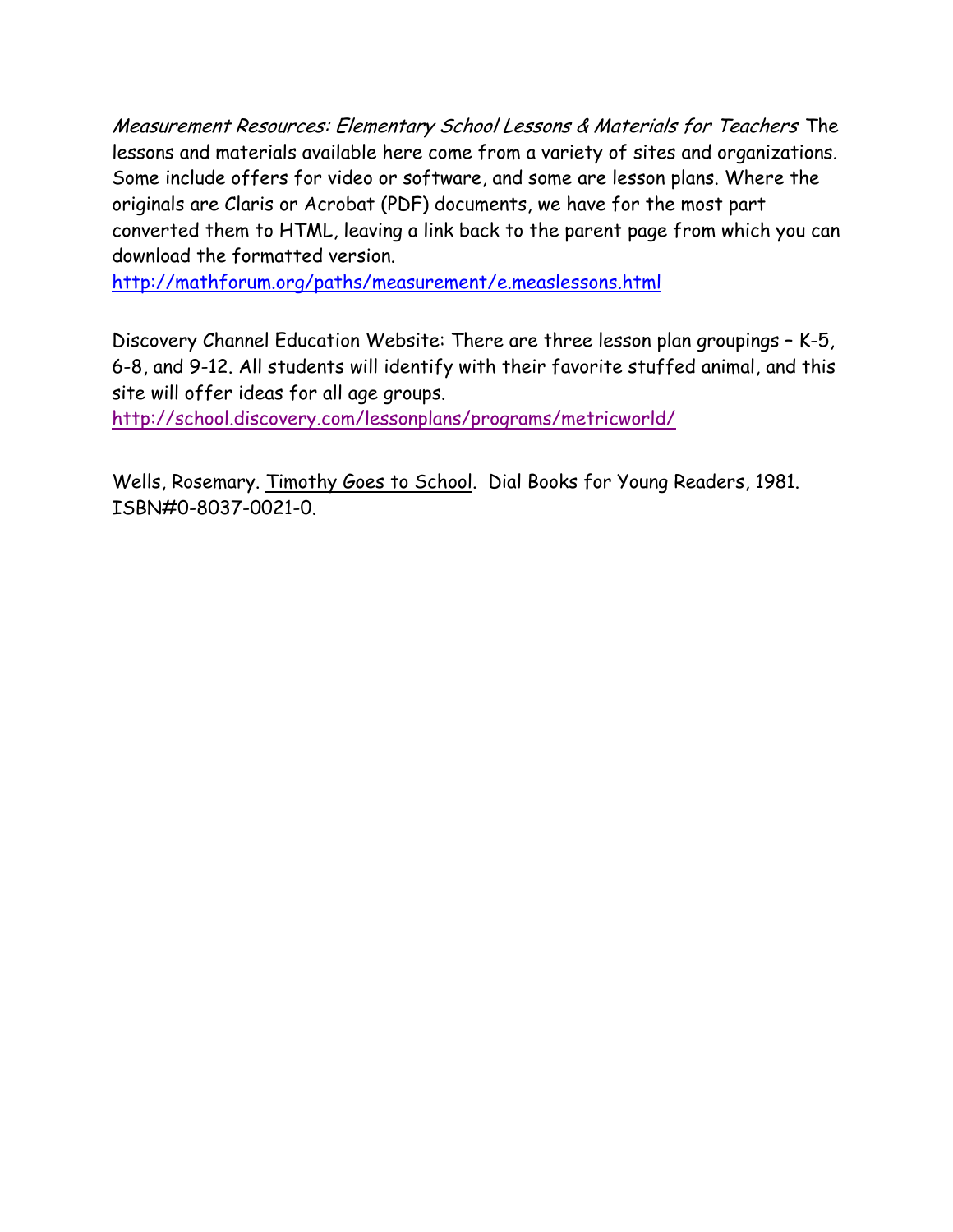#### I'M STUFFED!

NAME<sub>S</sub>

DATE

DIRECTIONS: Estimate and then measure to the nearest centimeter/millimeter.

| Height        | Estimate | Measure | Difference |
|---------------|----------|---------|------------|
| Waist         |          |         |            |
| Neck          |          |         |            |
| Head          |          |         |            |
| Arm           |          |         | $\sim$     |
| Leg           |          |         |            |
| Mass in grams |          |         |            |

QUESTIONS:

1. What was your closest estimation?

2. Put your groups stuffed animals in order from largest head circumference to smallest. Record results.

3. Make a table recording the mass (weight) of each stuffed animal in your group. Then make a graph showing the different masses from the lightest to the heaviest on graph paper. Be sure to label your graph.

4. Write a descriptive paragraph about your stuffed animal so that someone could pick it out of a pile. Don't tell what kind of animal it is. Use words to tell about measurements, color, texture, personality.

JYM/91